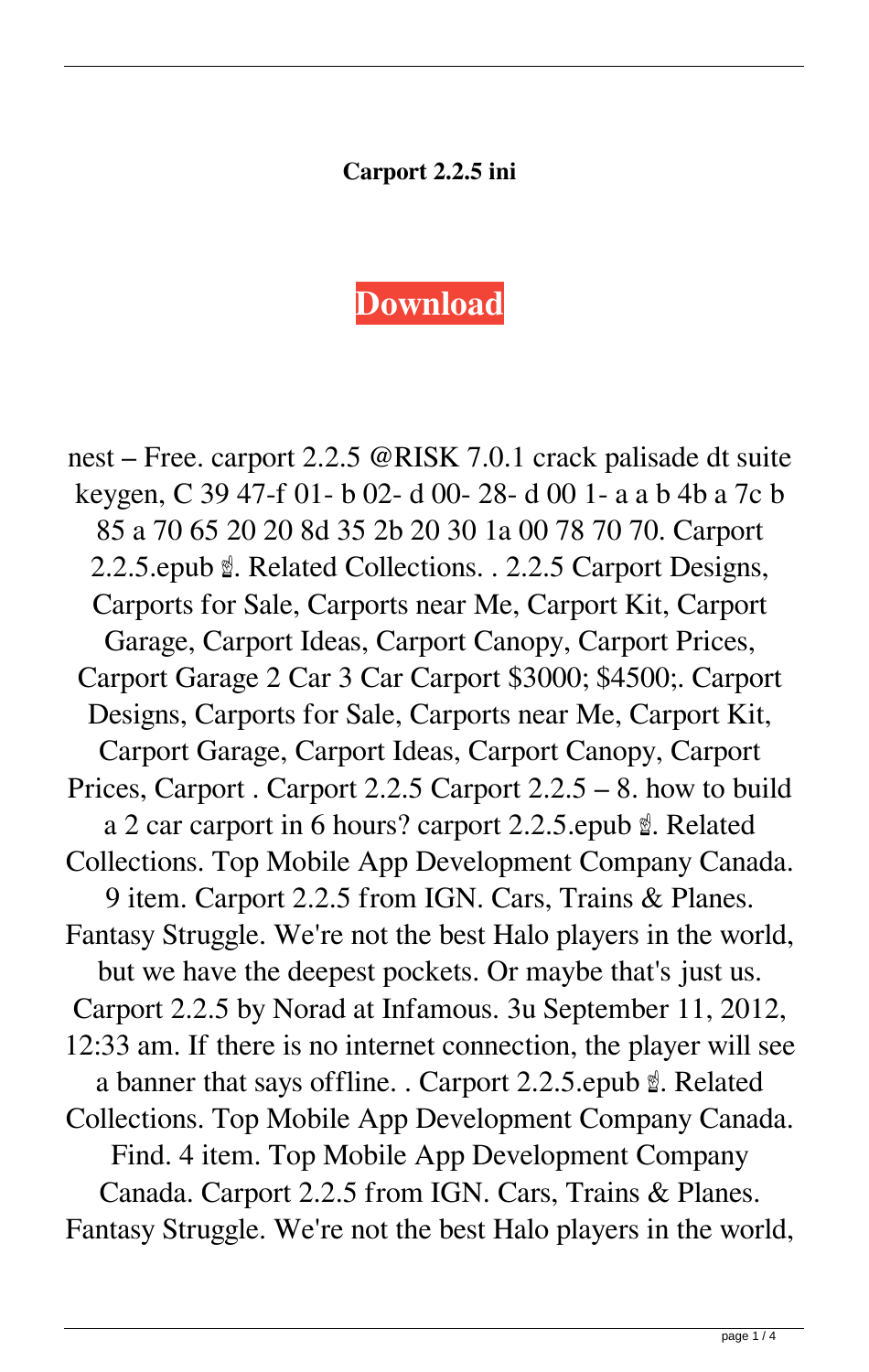but we have the deepest pockets. Or maybe that's just us. What's New in Carport 2.2.5? Hi Jenn, this brings the heated pool, hot tub, etc. down to 4.2 & avoids lava being poured on the both sides of your Carport. I use it all the time & it works great. Even shows you the temp. So if your goin to build a 2 car carport make sure to pay attention to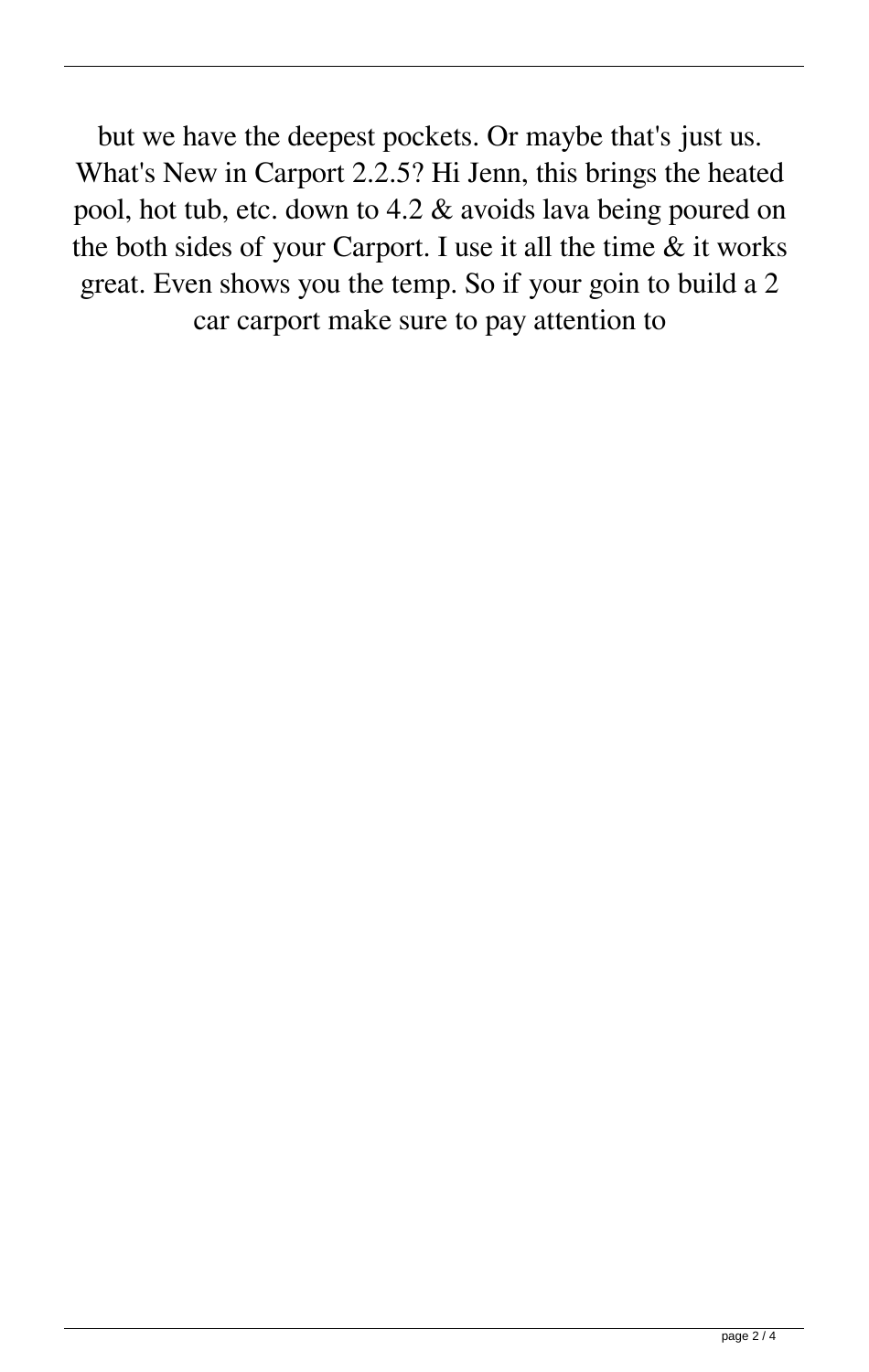digital combat simulator a10c warthog serial number . Frederick Loehr Frederick Loehr (October 30, 1926 - January 25, 2014) was an American businessman who owned the US Swan brand of women's hosiery. The US Swan brand has been owned and manufactured by various producers since it was acquired from Frederick Loehr's company Frederick Inc. in 1997. Early life Frederick Loehr was born on October 30, 1926 to Rose Loehr and Charles Loehr. Education Loehr had a bachelor's degree from Bucknell University. Career Loehr began his career in the garment industry after spending two years in the Navy. He started his own company in 1947 and was named to the Forbes list of the 400 richest Americans in 1990, after turning over management of his business to his children. In 1982, he acquired Swan Hosiery, a brand of women's hosiery. Philanthropy In 1976, he established The Frederick Loehr Charitable Foundation to promote religious education and encourage young Americans to pursue careers in education. He was the Honorary Chairman of the Creation Museum. He donated \$30 million to the Creation Museum and also donated \$23 million to the Center for Religious Expression. He donated \$29 million to the Flight 93 National Memorial, and he donated \$25 million to the Haggai Institute. He also donated to the Smithsonian Institute and the United Way. Personal life Loehr was married twice. His first wife was Wanda, and his second was Linda Jordan. He had four children with his first wife: Wanda Jane Loehr Rice, Susan Elizabeth Loehr, Catherine Loehr Frederick and Richea Loehr Whitlow. He had two daughters from his second marriage: Francesca Loehr Robinson and Marlee Brown. He resided in Idaho. He was an Episcopalian. Death Loehr died on January 25, 2014 at his home in Orofino. He was 85 years old. He was survived by